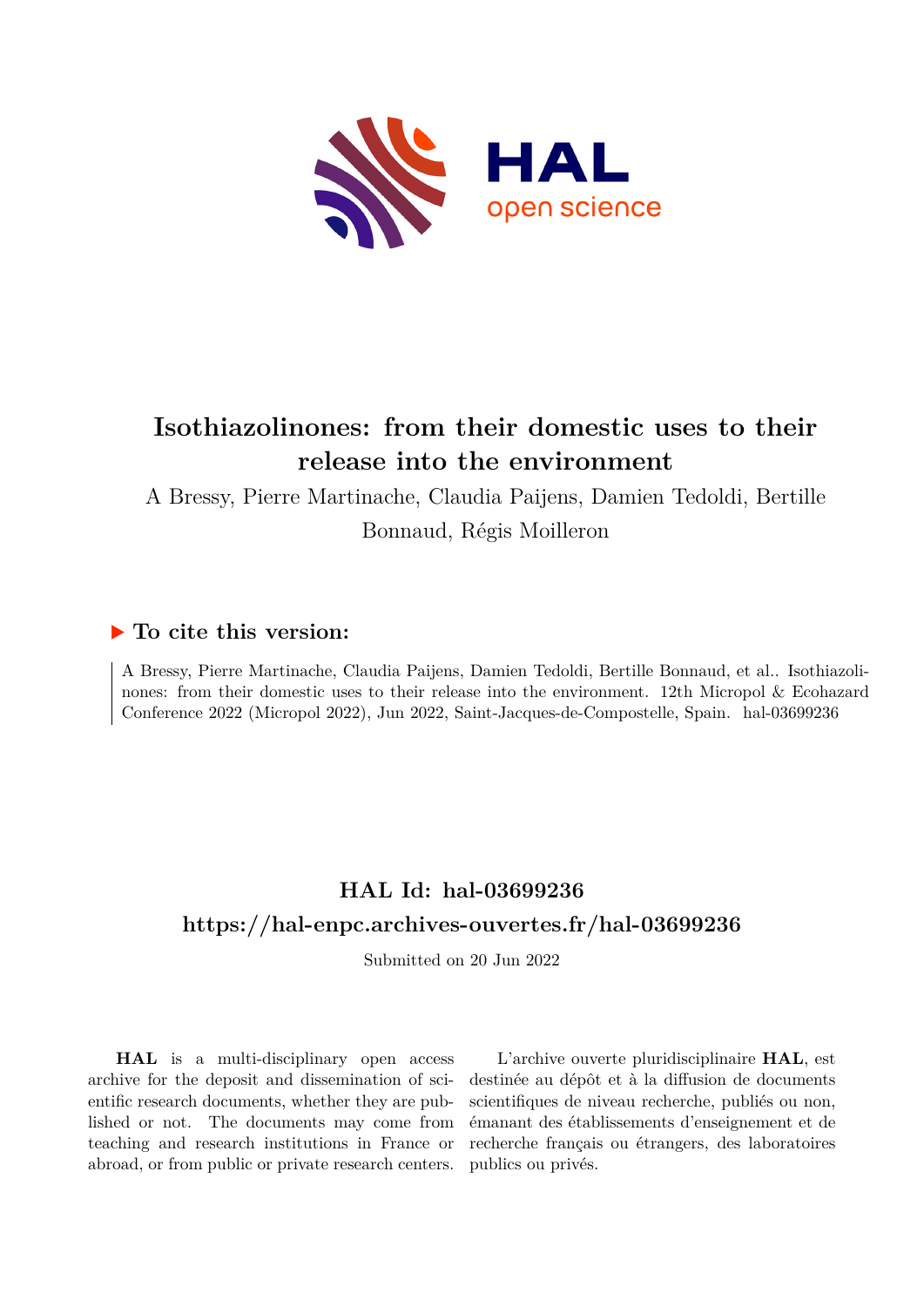

12<sup>th</sup> Micropol & Ecohazard **Conference 2022** 



## **Isothiazolinones: from their domestic uses to their release into the environment**

A. Bressy<sup>1,\*</sup>, P. Martinache<sup>1</sup>, C. Paijens<sup>1,2</sup>, D. Tedoldi<sup>1,3</sup>, B. Bonnaud<sup>1</sup>, R. Moilleron<sup>1</sup>

<sup>1</sup>Leesu, Ecole des Ponts, Univ Paris Est Creteil, Marne-la-Vallee, France (*adele.bressy@enpc.fr*)

<sup>2</sup>LCPP, Laboratoire Central de la Préfecture de Police, Paris, France

<sup>3</sup>DEEP, University of Lyon, INSA Lyon, Villeurbanne, France.

#### **Abstract**

Isothiazolinones are ubiquitous in our daily life; they are used as preservatives in cosmetics, household products and in building materials. These biocidal substances may be emitted inside house, inducing a potential risk for health, and released into the environment through wastewater or runoff, thus inducing a potential impact on aquatic ecosystems. The overall objective of this communication was to explore the isothiazolinone contamination of the continuum House-Sewer-River and to assess the induced risks for health and the aquatic life. The experimental results showed the ubiquity of isothiazolinones in indoor dust, urban water discharges and in the Seine River. Annual mass loads discharged into the Seine River were estimated using Monte Carlo method at both the conurbation and annual scales, they showed that wastewater discharges constitute the major entry pathway.

#### **Keywords**

Biocide; combined sewer overflow; indoor dust; mass loads; river; wastewater

#### **CONTEXT AND OBJECTIVES**

Despite intense use of isothiazolinones in household products (Ducup de Saint Paul *et al.* 2021) and in construction materials (Bollmann *et al.* 2014) and their potential harmful effects for humans and for aquatic receiving environments (Kresmann *et al.* 2018; Kim *et al.* 2021), few studies have documented their presence along the continuum extending from the indoor environment to the river (Paijens *et al.* 2020a). Indeed, isothiazolinones are poorly integrated into monitoring programs. Most studies addressed small-scale emissions in runoff at building scale. This work focused on five isothiazolinones and aimed at (i) collecting data on their occurrence in indoor environment to assess Human exposure; (ii) quantifying their release into the receiving environment through wastewater and combined sewer overflows (CSOs); and (iii) assessing the contamination of surface waters and the associated risk.

#### **METHODOLOGY**

#### **Sampling campaigns**

This study focused on the continuum House-Sewer-River on the Paris conurbation example. Samples were collected at different levels of this continuum: (i) close to the use of isothiazolinones in the house, *i.e.*, in indoor dust and greywater; (ii) at the level of urban discharges (wastewater treatment plant – WWTP, and CSOs); and (iii) in the aquatic receiving environment.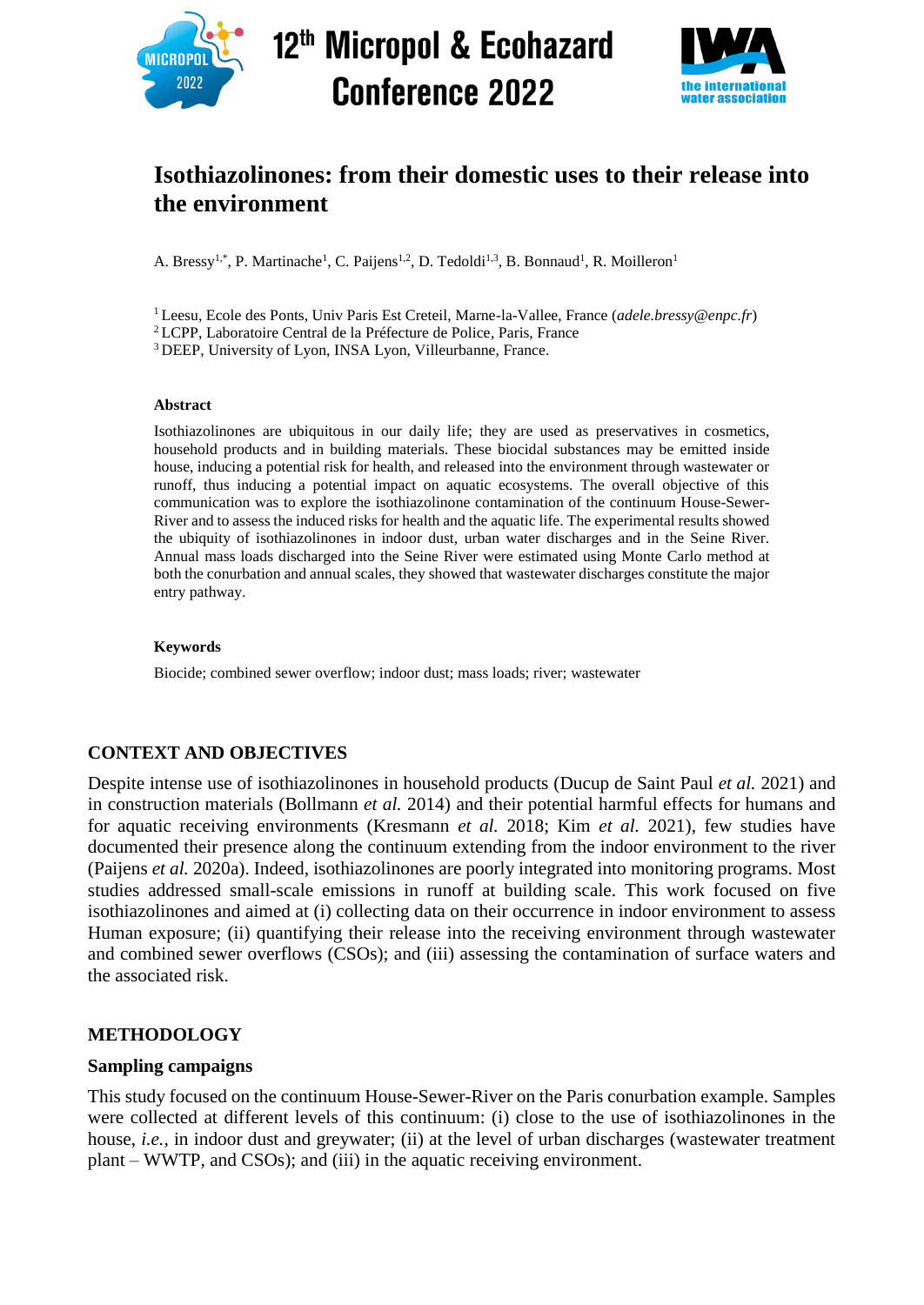



### *Sampling inside house: indoor dust and greywater*

Indoor dust and greywater were sampled in order to estimate the indoor contamination by biocides linked to their uses in building material and daily products (households, cosmetics etc.). For that purpose, indoor dust was collected with a vacuum cleaner in 12 dwellings from the Paris conurbation. Greywater (cooking water, shower, floor washing, sink) was sampled 6 times in a building of collective catering.

#### *Sampling inside the sewer system*

Six sampling campaigns were conducted during dry weather in the influent and effluent of the *Seine centre* WWTP (900,000 inhabitant equivalent, physico-chemical lamellar unit and biofiltration). Eight sampling campaigns were performed during wet weather in the biggest Parisian CSO located in Clichy. For each campaign, composite samples (24 h for WWTP or discharge duration for CSO) were collected by automatic samplers equipped with Teflon® pipes and maintained at 4°C before analysis.

#### *Sampling in the Seine River*

The sampling campaigns targeted (i) the Marne and the Seine Rivers before their confluence upstream the Paris conurbation, and the Seine River downstream (10 sampling campaigns covering all hydrological characteristics of the year). At each sampling location, a boat was used to collect 5-L water samples in the middle of the river at a depth of approx. 1 m, thus avoiding the biases related to the uneven flow conditions and incomplete mixing close to the banks. These samples were composited from 5 sub samples kept in cleaned glass bottles and stored at 4°C.

#### **Biocides analysis**

Five isothiazolinones were selected on the basis of their intensive use in urban areas, known exposure of aquatic populations, ecotoxicity and technical feasibility (Paijens *et al.* 2020b): methylisothiazolinone (MIT), chloromethylisothiazolinone (CMIT), benzisothiazolinone (BIT), octylisothiazolinone (OIT), dichloro-octylisothiazolinone (DCOIT).

Dust samples were sieved at 100 $\mu$ m. Water samples were filtrated through glass fiber filters (0,7  $\mu$ m, GF/F Whatman). Particles from water and from dust  $($   $\sim$  100 mg) were solvent extracted by microwaves. Dissolved fractions were solid phase extracted. All the extracted fractions were analyzed by ultra-performance liquid chromatography coupled with tandem mass spectrometry (Paijens *et al.* 2020b).

#### **Data treatment**

The method used for the assessment of biocide loads at the annual scale relies on Monte Carlo simulations and aimed at propagating the inherent variability and uncertainties of the measured variables (Paijens *et al.* 2021). For WWTP and CSO results, theoretical distributions were first fitted to the experimental data, to characterize the temporal variability of concentrations. These distributions were then used to randomly reconstruct a 1-year series of daily/event-mean biocide concentrations, to which a Gaussian error term was added. These concentrations, multiplied by the daily flow rates measured during the study period, provided a point estimate of the annual load of each biocide. This procedure was repeated 100,000 times in order to achieve a statistical distribution of the biocide loads, thus enabling the associated uncertainty to be characterized.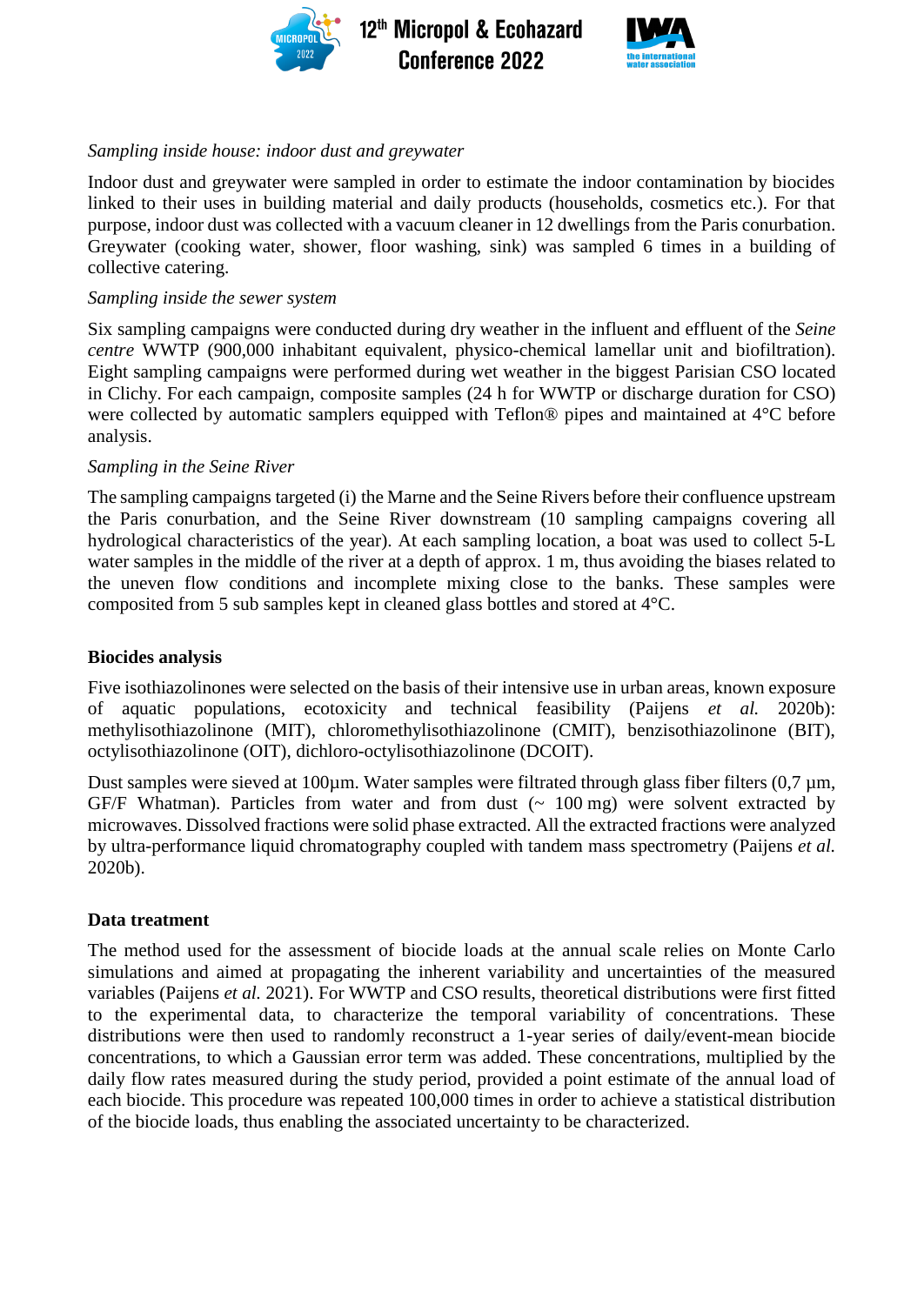

12<sup>th</sup> Micropol & Ecohazard **Conference 2022** 



#### **RESULTS**

#### **Isothiazolinone emissions at home**

Table 1 summarizes the frequencies of quantification and contents of isothiazolinones in indoor dust. MIT, BIT and OIT were quantified in all the 12 samples, CMIT in 9 samples and DCOIT in 2 samples out 12. These frequencies of quantification are consistent with two levels of concentrations. MIT, BIT and OIT were measured with respective median contents of: 490 ng/g, 850 ng/g and 260 ng/g. CMIT and DCOIT were measured with respective median contents of: 49ng/g and 34 ng/g. Greywater samples are currently being analysed.

#### **Occurrence of isothiazolinones in the sewer system**

MIT, BIT and DCOIT were systematically quantified in WWTP influent and effluent samples as OIT in influent (Table 1), while CMIT was never quantified and OIT two times over six in effluent. Three levels of concentrations could be observed: (i) concentrations of MIT were generally higher than 100 ng/L, (ii) concentrations of BIT ranged between 20 and 60 ng/L, and (iii) concentrations of OIT and DCOIT were lower than 5 ng/L. In CSOs, isothiazolinones were quantified in almost all samples between  $\langle 0.5 \text{ ng/L and } 300 \text{ ng/L}$ , except DCOIT exhibiting concentrations  $\langle 10 \text{ ng/L} \rangle$ .

In order to discriminate the origins of biocides in CSO discharges (wastewater vs. stormwater), we looked for a trend between concentrations in CSO and proportions of stormwater (estimated from electrical conductivity). The concentrations of MIT and BIT decreased with increasing proportion of stormwater in the CSO, suggesting a dilution of wastewater by stormwater. These compounds are indeed widely used as preservatives in household products. No trends were observed for CMIT, OIT, DCOIT. These compounds thus appear to be contributed in equivalent proportions by wastewater and stormwater, consistent with their use in domestic products and as preservatives in building materials.

#### **Occurrence of isothiazolinones in the Seine River**

For the Seine River, the frequencies of quantification were found to be lower. MIT and BIT downstream were always detected, while BIT upstream, OIT and DCOIT were quantified between 5/10 and 7/10, and less than 3/10 for CMIT. Median total concentrations were generally below 10 ng/L, except for MIT (13-21 ng/L). Frequencies of quantification and median concentrations are higher downstream the Paris conurbation than upstream. The risk quotient (RQ ratio between the river concentration and the predicted no effect concentration (PNEC)) was calculated for each substance and each campaign. RQ was high  $(>1)$  for 70% of the samples for MIT (PNEC=50 ng/L). CMIT, OIT, DCOIT represented a low to medium risk  $(0.01 < RQ < 1)$ .

|              | Indoor dust |                          |     | <b>WWTP</b><br>influent  |     | <b>WWTP</b> effluent     |     | <b>CSO</b>               |      | Seine River<br>upstream  |      | Seine River<br>downstream |  |
|--------------|-------------|--------------------------|-----|--------------------------|-----|--------------------------|-----|--------------------------|------|--------------------------|------|---------------------------|--|
|              |             | Median                   |     | Median                   |     | Median                   |     | Median                   |      | Median                   |      | Median                    |  |
|              | F           | conc.<br>min/max<br>ng/g | F   | conc.<br>min/max<br>ng/L | F   | conc.<br>min/max<br>ng/L | F   | conc.<br>min/max<br>ng/L | F    | conc.<br>min/max<br>ng/L | F    | conc.<br>min/max<br>ng/L  |  |
|              |             | 490                      |     | 620                      |     | 150                      |     | 70                       |      | 13                       |      | 21                        |  |
| <b>MIT</b>   | 12/12       | 59/1,360                 | 6/6 | (350/860)                | 6/6 | 39/350                   | 8/8 | 9.8/290                  | 9/10 | <1/150                   | 9/10 | <1/170                    |  |
| <b>BIT</b>   | 12/12       | 890<br>130/3,500         | 6/6 | 320<br>(210/660)         | 6/6 | 24<br>20/55              | 8/8 | 32<br>4.6/64             | 5/10 | 3.0<br><1.2/6.8          | 9/10 | 7.0<br><1.4/11            |  |
| <b>CMIT</b>  | 9/12        | 49<br>12/150             | 0/6 | <13                      | 0/6 | <3.7                     | 4/8 | 14<br>< 9.5/160          | 3/10 | $<$ 4.7                  | 2/10 | <14                       |  |
| OIT          | 12/12       | 260<br>47/1,300          | 6/6 | 5.9<br>(1.1/9.0)         | 2/6 | < 1.8<br>< 0.7/2.0       | 8/8 | 27<br>18/46              | 5/10 | 0.9<br>< 0.3 / 1.2       | 7/10 | 1.1<br>< 0.3/1.7          |  |
| <b>DCOIT</b> | 2/12        | 34<br>31/36              | 5/6 | 4.5<br>(<0.6/10)         | 6/6 | 1.5<br>0.5/4.6           | 6/8 | 4.6<br>< 0.5/6.3         | 7/10 | 1.1<br>< 0.3 / 2.9       | 7/10 | 1.6<br>< 0.4/43           |  |

**Table 1**. Quantification frequencies (F) and median concentrations (min/max) of isothiazolinones in the continuum House-Sewer-River